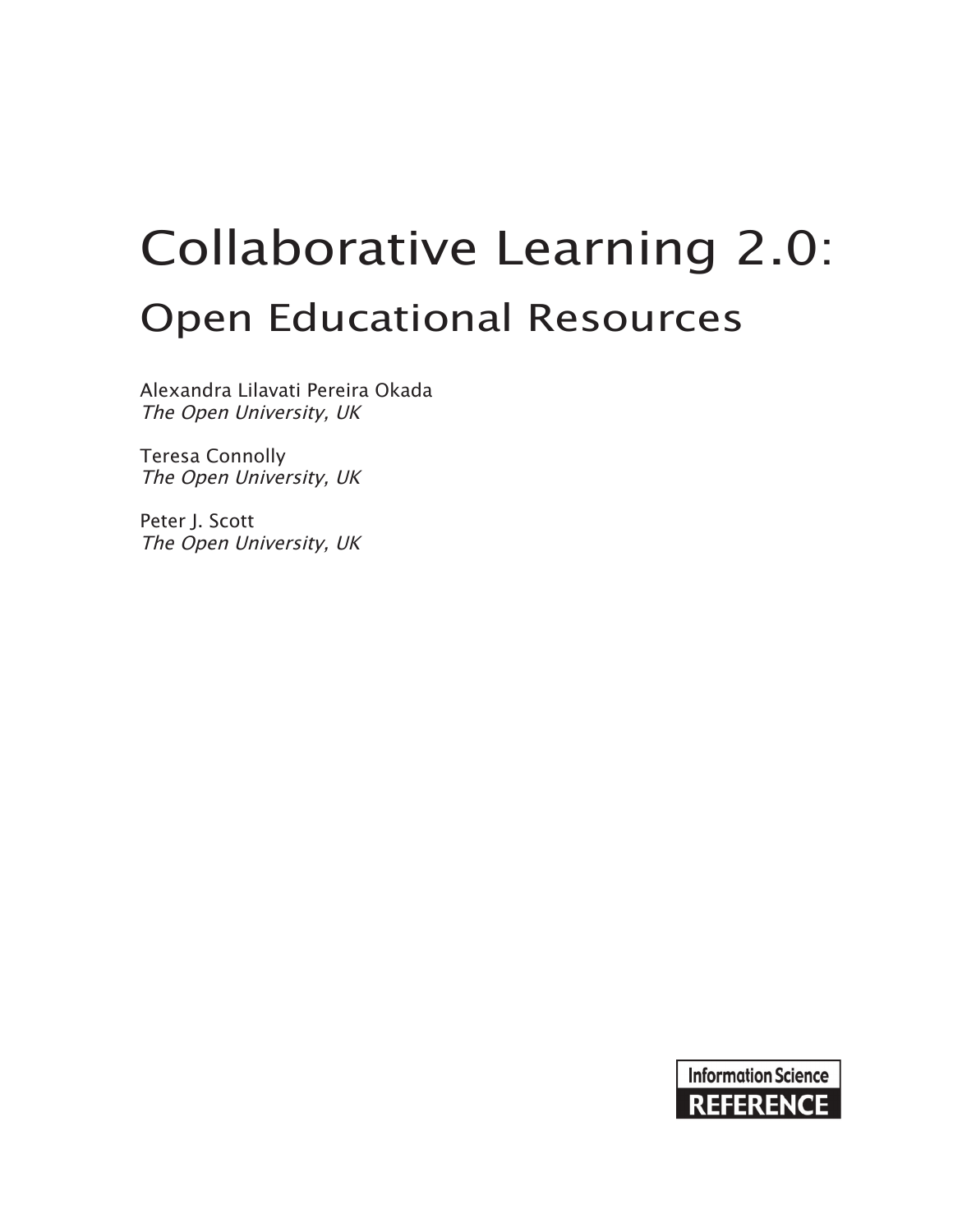| <b>Managing Director:</b>       | Lindsay Johnston                 |  |
|---------------------------------|----------------------------------|--|
| Senior Editorial Director:      | Heather A. Probst                |  |
| <b>Book Production Manager:</b> | Sean Woznicki                    |  |
| Development Manager:            | Joel Gamon                       |  |
| Development Editor:             | Myla Harty                       |  |
| Acquisitions Editor:            | Erika Gallagher                  |  |
| Typesetter:                     | Russell A. Spangler              |  |
| Cover Design:                   | Nick Newcomer, Lisandro Gonzalez |  |
|                                 |                                  |  |

Published in the United States of America by

Information Science Reference (an imprint of IGI Global) 701 E. Chocolate Avenue Hershey PA 17033 Tel: 717-533-8845 Fax: 717-533-8661 E-mail: cust@igi-global.com Web site: http://www.igi-global.com

Copyright © 2012 by IGI Global. All rights reserved. No part of this publication may be reproduced, stored or distributed in any form or by any means, electronic or mechanical, including photocopying, without written permission from the publisher. Product or company names used in this set are for identification purposes only. Inclusion of the names of the products or companies does not indicate a claim of ownership by IGI Global of the trademark or registered trademark.

#### Library of Congress Cataloging-in-Publication Data

Collaborative learning 2.0: open educational resources / Alexandra Lilavati Pereira Okada, Teresa Connolly, and Peter J. Scott, editors.

p. cm.

Includes bibliographical references and index.

Summary: "This book offers a collection of the latest research, trends,

future developments, and case studies pertaining to collaborative learning"--Provided by publisher.

 ISBN 978-1-4666-0300-4 (hardcover) -- ISBN 978-1-4666-0301-1 (ebook) -- ISBN 978-1-4666-0302-8 (print & perpetual access) 1. Group work in education. 2. Internet in education. 3. Open learning. I. Okada, Alexandra. II. Connolly, Teresa, 1960- III. Scott, Peter J. LB1032.C563 2012

371.39'5--dc23

2011052549

British Cataloguing in Publication Data A Cataloguing in Publication record for this book is available from the British Library.

All work contributed to this book is new, previously-unpublished material. The views expressed in this book are those of the authors, but not necessarily of the publisher.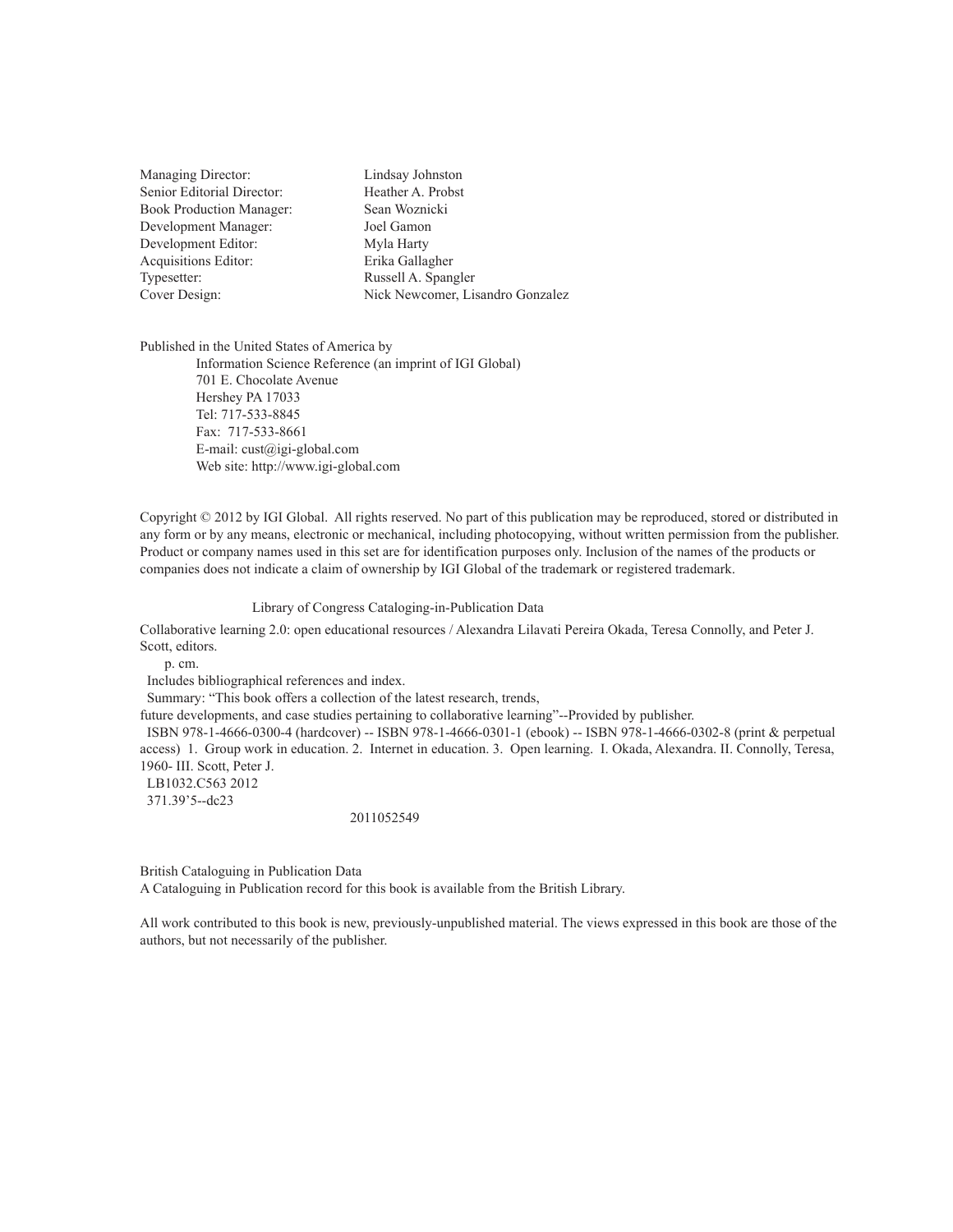## Chapter 3 Knowledge Sharing and Collaboration as Indicators of Learning in OER Communities

**Lisa Petrides**

*Institute for the Study of Knowledge Management in Education, USA*

**Cynthia Jimes** *Institute for the Study of Knowledge Management in Education, USA*

**Carol Hedgspeth** *Institute for the Study of Knowledge Management in Education, USA*

#### **ABSTRACT**

*This work specifically sheds light on the ways that OER impacts teacher professional development, knowledge building, and interactive problem solving around teaching practice. Drawing on key findings from several studies, their results reveal the potential of OER to spark new conversations among teachers about how they can be proactive in enhancing their teaching practices. The authors also present a framework for assessing how new teaching practices emerge as a result of collaborative participation in OER. The discussion has implications for engaging teachers in adopting new OER use practices, and for how OER can be integrated as a model for innovation in teaching and in resource development.*

#### **INTRODUCTION**

The field of education offers insights into the ways that open educational resources (OER) create accessibility and cost benefits for teachers, learners and the institutions of which they are a part (Bateman, 2006; Allen, 2008; Seidel, 2009). Through non-restrictive licensing and accessible technology, OER are also

DOI: 10.4018/978-1-4666-0300-4.ch003

cited for their potential to facilitate a community of users who share, critique, use and continuously add to and improve educational content (Benkler, 2005; Petrides & Jimes, 2006; Frydenberg & Matkin, 2007; Huberman & Wilkinson, 2007; Petrides et al., 2008; Casserly & Smith, 2008). Drawing on learnings from the open source movement, others further posit that it is through the collaboration of groups of users that the necessary critical mass of content is created and through which OER is sus-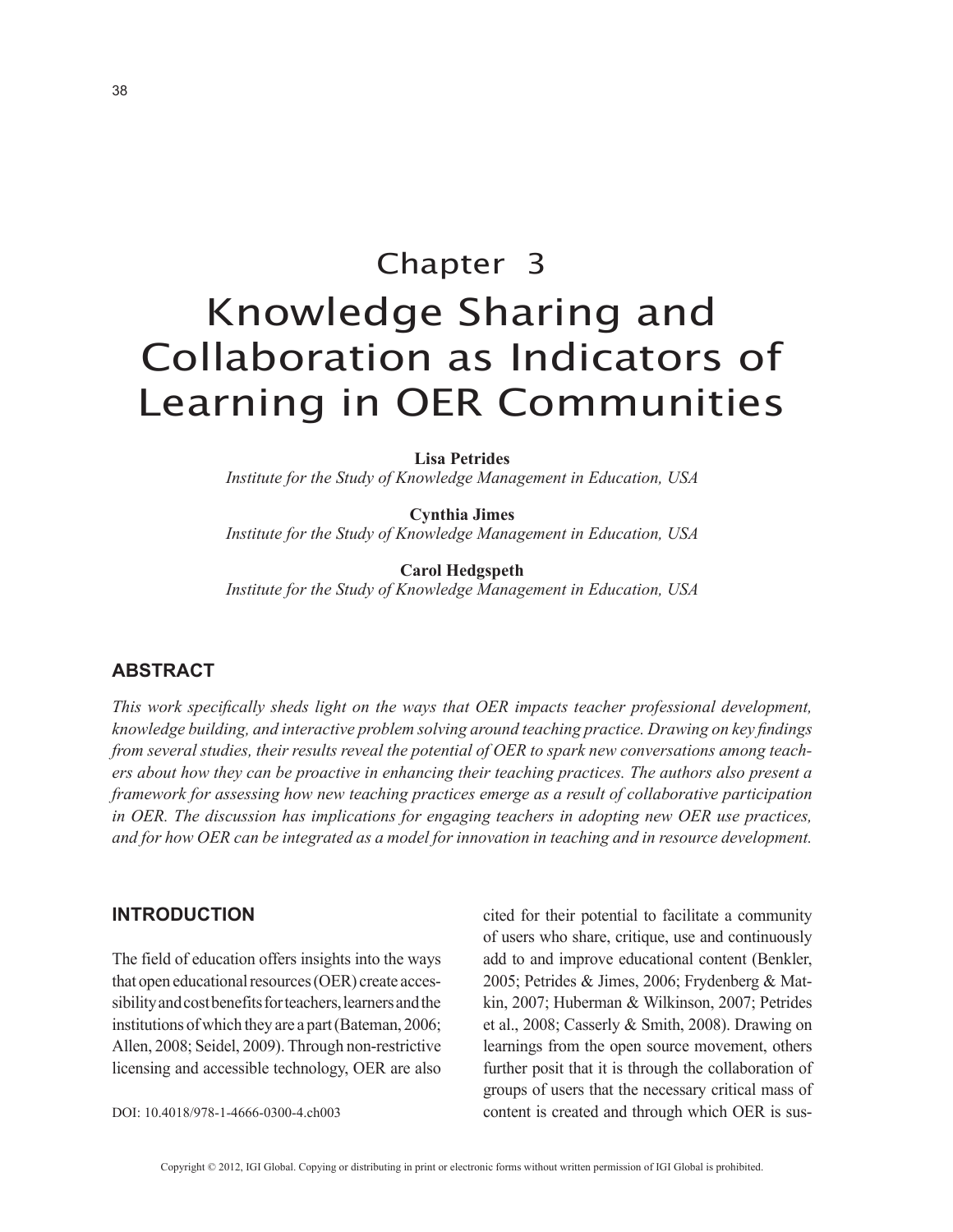tained (Benkler, 2005; Stephenson, 2006; Petrides et al., 2008). Petrides el al.'s (2008) longitudinal study of content creation and use behaviors of 247 authors on the open platform Connexions supports this argument; the study revealed that when authors joined collaborative workgroups around OER, they contributed more content (and more regularly) than individual authors who worked alone.

A nascent, yet growing body of literature further contends that OER has the potential to align with enhanced student learning (Livingston & Condie, 2006; Conole & Ehlers, 2010). In particular, Livingston and Condie (2006) sought to assess the efficacy of a Scottish online learning program comprised of a variety of OER materials on high school students' learning. The materials were offered as supplemental content to teachers and learners in all school districts in Scotland, but only some districts chose to adopt them. Through analysis of student test scores, as well as interviews and surveys with teachers and students, the study found that achievement improved in all subject areas for students who used the materials. Students who accessed the open resources did so autonomously, and engaged in self-initiated and self-directed learning—transitioning from passive knowledge recipients into independent knowledge creators.

Others have begun to argue the importance of teacher engagement in collaborative communities around digital resources and OER, and of the role that OER use plays in supporting teacher professional development (Garrison, Anderson, & Archer, 1999; Tornaghi, Vivacqua, & De Souza, 2005; Albright, 2005; Bateman, 2006; Balcean & Hirtz, 2007; Chai & Tan, 2009; Petrides, Jimes, & Middleton-Detzner, 2010). Albright's (2005) analysis of 700 discussion postings on a UNESCO facilitated discussion forum—comprised of experts, researchers, project leaders and others working on OER use and sustainability issues—revealed that participants viewed OER as a mechanism for providing users with insight into culture-specific approaches to teaching by offering exposure to the way courses are taught in other contexts. Several

empirical studies within this realm have begun to provide early evidence of conclusions such as these. For example, a study of OER localization and use among South African teachers revealed that nearly one-half of the 27 teachers who participated in a survey about their OER use viewed OER as a means to enhance their curriculum development skills (Middleton-Detzner, 2011). Additional studies within this realm—discussed in more detail later in this chapter—have revealed how teachers joining communities focused on OER leads to new conversations about pedagogy and new collaborations with peers that extended beyond the teachers' existing ways of working with colleagues and students (Metros & Bennett, 2002; Petrides et al., 2011)

Building on these arguments, this chapter posits that because OER is intended to be adaptable and sharable, it not only facilitates the creation of new, higher quality and more usable resources, but also opens up possibilities to create and share knowledge about use of those resources and inspires new collaborations. The chapter specifically sheds light on the ways that OER impacts teacher professional development, knowledge building, and interactive problem solving around teaching practice. Drawing on key findings from several studies, the chapter reveals the potential of OER to spark new conversations among teachers about how they can be proactive in enhancing their teaching practices. The chapter also presents a framework for assessing how new teaching practices emerge as a result of collaborative participation in OER. The discussion has implications for engaging teachers in adopting new OER use practices, and for how OER can be integrated as a model for innovation in teaching and in resource development.

#### **OER: FROM RESOURCE TRANSFORMATION TO KNOWLEDGE AND COLLABORATION**

Collis and Strijker (2004) conceptualized the activities that users cycle through as they discover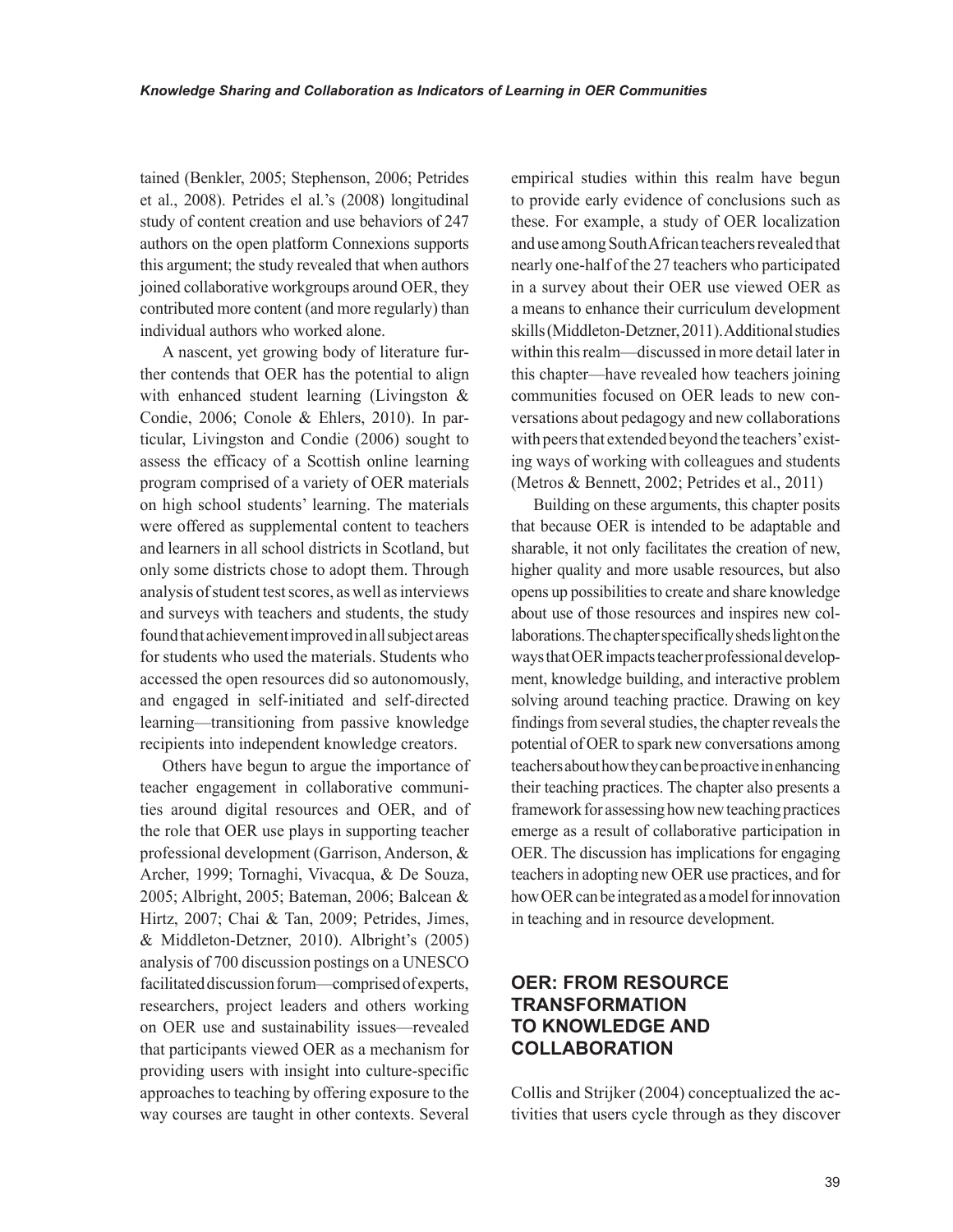*Figure 1. OER knowledge activities*



and use digital learning resources. The first step of their resource lifecycle begins with an original author obtaining, or creating the resource in a digital form for distribution and use. After a learning object is created, it is labeled with information, or metadata, that facilitates others' ability to find and use it, including items such as the title of the resource, the author, and the subject it covers. The learning resource is then offered to a wider community of users, where they may select the resource based on their own needs and interests. Once selected, users may use the resource "as is", or adapt or modify it in some way. Finally, users retain the resource, and, based on new insights or experiences, may create new versions or revisions of the resource. In this sense, the resource lifecycle is an iterative process whereby creators and users of the resource cycle through activities that can result in the continuous transformation of the original learning resource.

In building on this model, we argue that OER supports transformation of resources, as well as knowledge sharing and collaboration among its users. In short, because OER is intended to be adaptable and sharable, it not only facilitates the creation of new, higher quality and more usable resources, but also opens up possibilities to create and share knowledge about use of those resources and inspires new collaborations. In this view, knowledge emerges when users cycle through a series of iterative, OER "knowledge activities" that include discovering, browsing, accessing and viewing resources, using and reusing resources, as well as sharing and collaboration that potentially sparks knowledge and informs the creation of new resources, both individually and collaboratively. Figure 1 illustrates these knowledge activities in three independent and overlapping categories, and implies that where they intersect, new resources, knowledge, and collaborations may be sparked.

#### **OER Access and Use**

Participation in an online OER community is in part defined by individuals who discover, search, browse and gain a general understanding of what is necessary to use OER, and the resources and tools available to them. Individuals may also download or save resources offered by the community—either to view them, to use them "as is", or to reuse or adapt the resources to meet their local teaching and learning needs. Reuse and adaptation behaviors can include, for example, simple edits, language translations, visual or technical changes,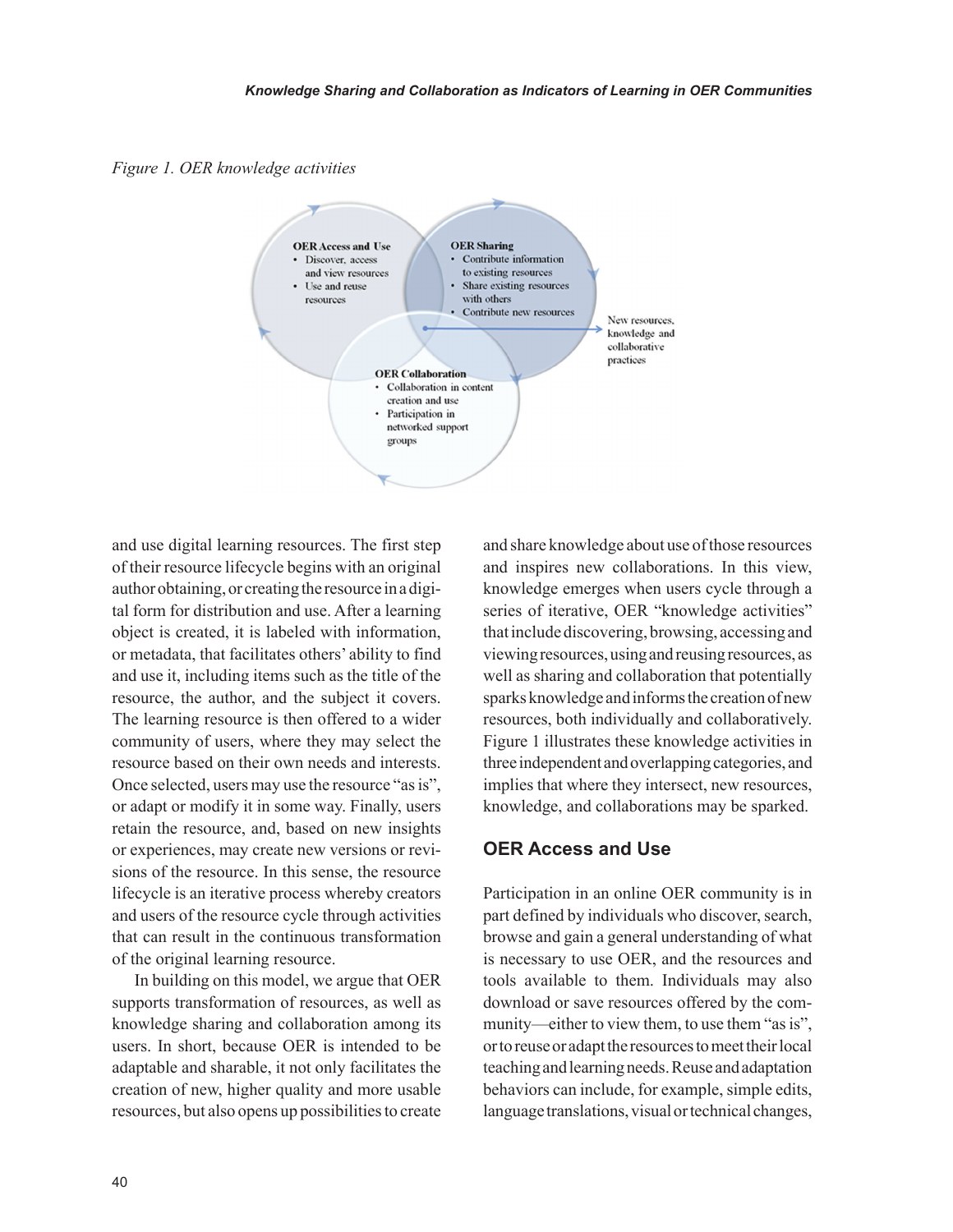and remixing the resources by combining them with other materials.

Studies examining participants' activities in OER communities vary in their findings. Duncan's (2009) study of the level reuse occurring on the OER platform Connexions revealed that of the 3,519 resources analyzed, 25 percent were reused or modified and the remainder was used as is. Petrides et al.'s (2008) study of reuse activities of Connexions authors over a five-year period, however, revealed that OER reuse and adaptation activities increased over time on Connexions, as augmented versions of content that were added by authors back to the platform increased at an annual percentage rate of 153 percent. Additionally, in a survey of 247 participants across multiple teaching and learning communities, Margaryan (2006) found that 70 percent of participants had reused resources created by others, while 48 percent used them as is.

In turning to the reasons by users for accessing and using resources, a survey of instructor users of the Massachusetts Institute of Technology's OpenCourseWare collection revealed that 45 percent of higher education instructors accessed the collection to improve their personal knowledge, and approximately 15 percent accessed the collection to learn new teaching methods or to incorporate OER into their own teaching materials (Massachusetts Institute of Technology, 2009). Petrides et al.'s (2008c) survey of Teachers' Domain users found that of the 464 primary and secondary school teachers who had responded to a question about reasons for visiting the OER site, 66 percent did so to find materials to supplement existing coursework or to get ideas for new lessons. Thirty-seven percent indicated they visited the site to improve their teaching methods, while 33 percent reportedly visited the site in order to stay current on a specific topic area. Although less prevalent, five percent of respondents reportedly visited Teachers' Domain to connect to other teachers or learners who shared similar interests. Though more research is needed to draw substantive conclusions, these two studies bring questions to light around the differences in the ways that school teachers and higher education instructors draw on OER.

The literature points to several obstacles to the use and reuse of OER. Richter and Ehlers (2010) exploratory study of teachers' use of OER in four German schools revealed the lack of quality assurance—in terms of the accuracy and trustworthiness of the resources—as a central obstacle to OER use for teachers. Richter and Ehlers further found that teachers' lack of experience in knowing how to adapt resources to meet their own teaching and learning contexts served as an additional barrier. Additional studies point to technological hurdles as limiting factors in OER use and reuse, especially in countries with lower technological self efficacy among users or with limited technology resources available (Bateman, 2006; Middleton-Detzner, 2011).

#### **Sharing**

OER sharing behaviors can be multi-layered, and include users sharing data about resources as well as sharing actual resources with others—both inside and beyond the community. Users may share descriptive data, or metadata, about the resources in the form of tags, ratings or reviews. They may also share information about the actual use (and usefulness) of the resources in their local classrooms, or about the outcomes of the use of those resources. Sharing behaviors also include sharing an original resource with peers or others, or sharing a new version of an existing resource once adapted or modified.

The importance of sharing user-generated descriptive data about resource use has been cited in work by the European Schoolnet (EUN). Through a survey of 27 teachers across five countries, the EUN (2010) examined the factors that facilitate resource reusability in contexts and cultures other than those they were originally created in. After self-selecting a set of open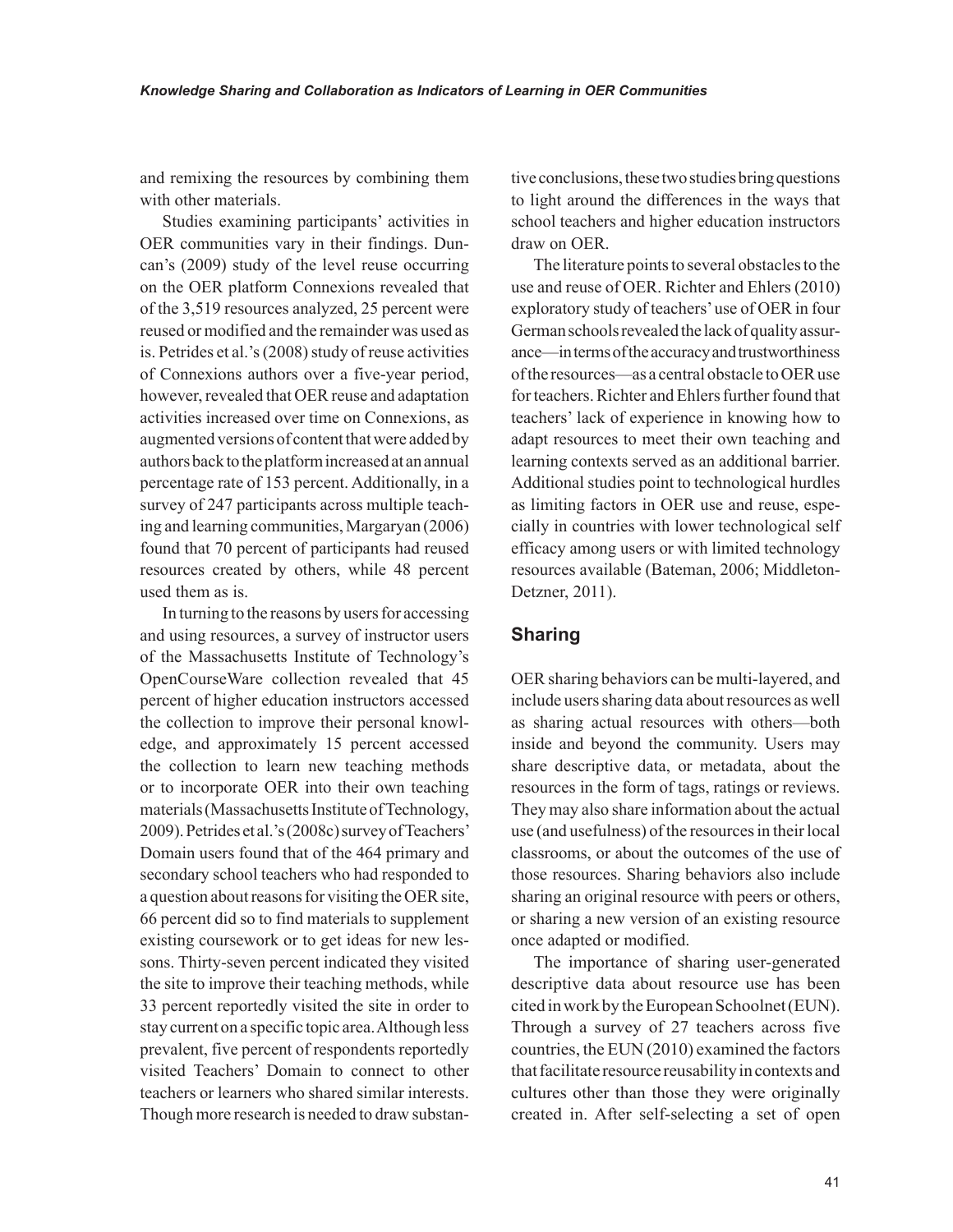educational resources, the teacher participants answered a series of questions, including several that sought to assess what would inspire them to use the resources. A key finding from the analysis of the survey data was that teachers are more likely to use resources that were recommended or rated by other teachers. Likewise, an exploratory study by Petrides and Jimes (2008b) on the factors contributing to higher education instructors' decision to use OER revealed the importance of knowledge of how other instructors had used the resources, the obstacles or challenges other instructors had faced in using the resources, and whether their expert colleagues in particular had used the resources.

Charlesworth et al. (2007), in a review of literature on OER sharing, concluded that most resource sharing among teachers occurs informally with colleagues, and through email or personal websites. Margaryan's (2006) study of 247 online community participants provides empirical evidence of this conclusion: 87 percent of the participants surveyed in the study indicated that they shared their own, unfinished resources with others, while 92 percent shared their completed resources for comment and collaboration—although primarily through email, face-to-face channels, or personal websites rather than repositories. Furthermore, Petrides et al.'s (2008) survey of developmental education instructors who taught courses online found that while 67 percent of the 452 instructors who responded to the survey were willing to share their course materials with others online, only 25 percent were actually making their course materials available. Similarly, Harley et al.'s (2006) study of online practices revealed that while instructors maintained private digital collections on their personal computers, and were willing to share those materials, they were only doing so minimally. Reasons cited within the literature for the low prevalence of online sharing behaviors include author concerns about distortion or misuse of their materials once shared, as well as concerns about receiving correct attribution or recognition for the work as the original author (Charlesworth et al., 2007).

#### **Collaboration**

In addition to using, sharing and contributing information and resources, OER participants may form or join collaborative workgroups to develop resources. Collaborative workgroups, as defined here, are groups that work toward a jointly determined goal—such as creating a set of resources to fill a specific content gap, or translating a set of existing resources into another language to meet the needs of teachers in a specific cultural context. Within the workgroups, there is a commitment to share expertise, and, as Benkler (2005) notes, work is not organized around a system of "command and control." Instead, work is organized through the social norms created by the workgroup members themselves, as well as the structures within the given OER platform—for example, the technical ability to assign functional roles such as authors, co-authors and editors to workgroup participants.

Lin's (2006) analysis of the online language translation community, Opensource Opencourseware Prototype System (OOPS), shows how the collaborative content creation process can be structured to facilitate division of work activities within a group. Through examination of community members' online discussion threads, Lin found that collaborative content creation requires a governance structure to support shared decision making and shared ownership of work responsibilities; however, it also requires limits on that structure in order to encourage use by members outside of the community. Petrides et al.'s (2008) study of author behaviors on the OER platform Connexions supports Lin's findings. Through interviews with authors who participated in content creation workgroups on Connexions, the study revealed that the ability to structure their work through assignation of roles on the platform improved workflow and concurrently allowed the workgroup to expand across geographic and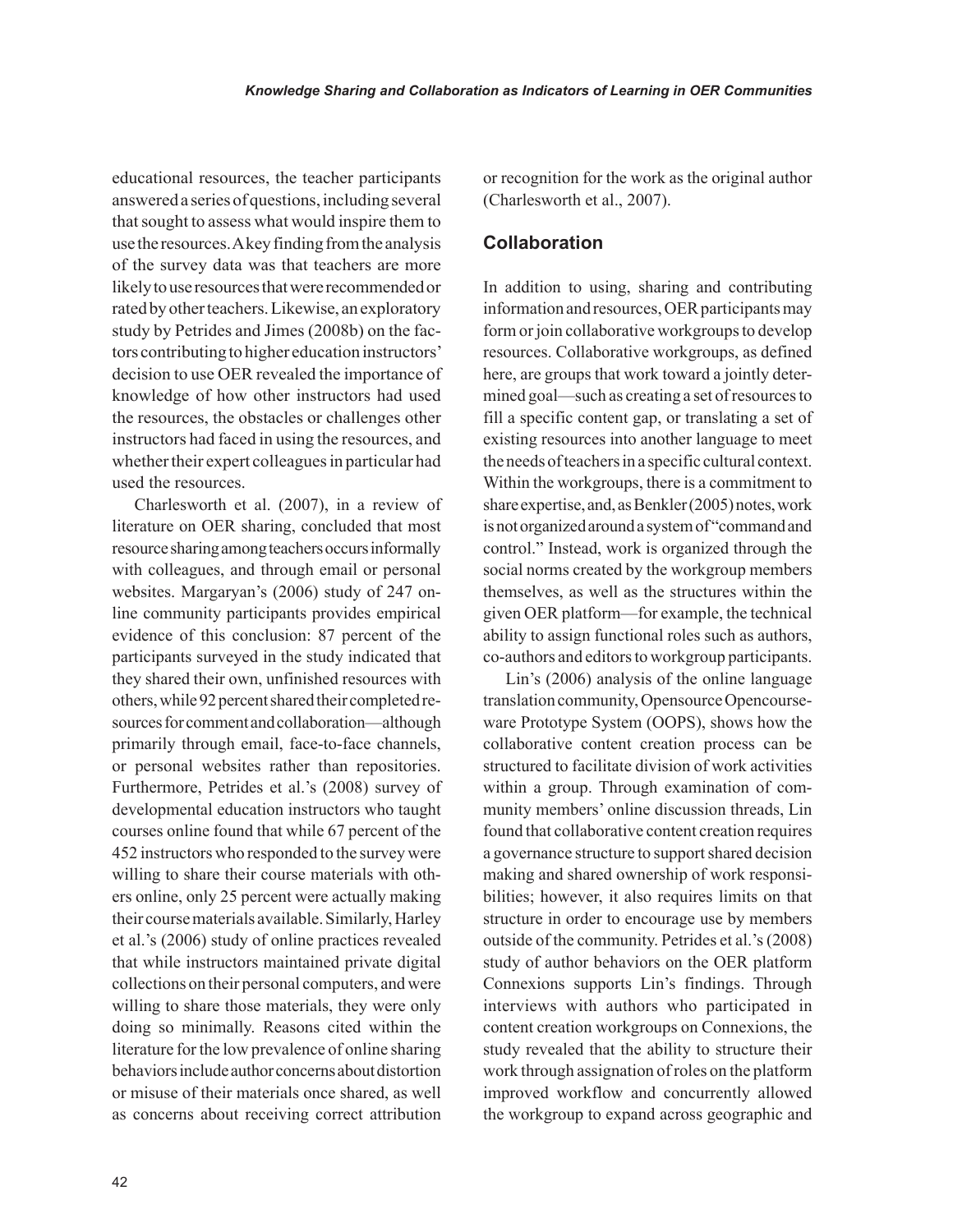language boundaries as new members could be easily invited and assigned roles.

Petrides and Jimes' (2008a) case study of the Free High School Science Texts (FHSST) project revealed several additional factors of importance to facilitating workflow within collaborative workgroups. By supporting online collaborative workgroups of volunteers, FHSST created four, freely available open textbooks in physics, chemistry, life sciences, and mathematics for grades 10 to 12 in South Africa. Through interviews with the FHSST project leaders, the case study revealed the importance of a system for matching work assignments to participants' expertise and interests, as well as the necessity of breaking assignments into small manageable segments—such as portions of textbook chapters, illustrations, or examples rather than whole chapters—in order to support volunteers' ability to consistently complete assignments within expected timeframes. The study also revealed the importance of supporting a hybrid structure for the collaborative work by offering both online, collaborative tools such as discussion forums around the work, as well as local meeting opportunities so that volunteers could meet to communicate and offer feedback to each other.

Alongside examinations that shed light on the structures that support collaborative workgroups around OER, there is a limited yet growing body of empirical work that seeks to assess the activities of existing collaborative workgroups within OER communities, and the challenges and incentives to engaging users in these workgroups. For example, Margaryan's (2006) work, mentioned earlier, sought to assess the ways that OER community participants collaborate on the improvement of each others' resources. Margaryan's study revealed that participants primarily provided feedback on each others' resources through face-to-face channels (71 percent of users surveyed); although nearly one-half (44 percent) of participants who responded to the survey reportedly used an automated, online collaboration feature to provide

feedback on other authors' resources. Petrides et al.'s (2008) Connexions study also revealed how formal role structures within OER workgroups, while facilitating workflow, served in some cases to exclude contributions. Specifically, the approval process, based on role assignation, prevented or slowed down more spontaneous contributions on behalf of workgroup members. The study further found that technology hurdles served as a barrier to workgroup contributions for less technologically proficient workgroup members.

The following section provides evidence from research showing that as OER users cycle through a series of activities, new conversations and practices can and do emerge. Specifically addressing the role of teachers, the section reveals how OER, as a potentially collaborative process, supports teachers as social learners—learning both from how others have already learned, and learning in situ from each other as they use, share, and ultimately collaborate around resources. As part of their OER use and reuse activities, OER participants participate in other knowledge activities, including discovering and using existing resources to inform their own content creation work. This may ultimately result in sharing the new resources or information about those resources with the wider community. In this way, the activities that OER users participate in become part of a cycle of continuous learning, which emphasizes feedback and community knowledge.

#### **HOW OER CONTRIBUTES TO TEACHING PRACTICE**

Scholars within the realm of education have begun to explore the role that OER play in supporting new and often more collaborative, teaching and learning behaviors. Metros and Bennett's (2002) work points to the notion that participation in online digital resource environments facilitates role shifts and brings new, non-traditional users into the content creation process. Their informal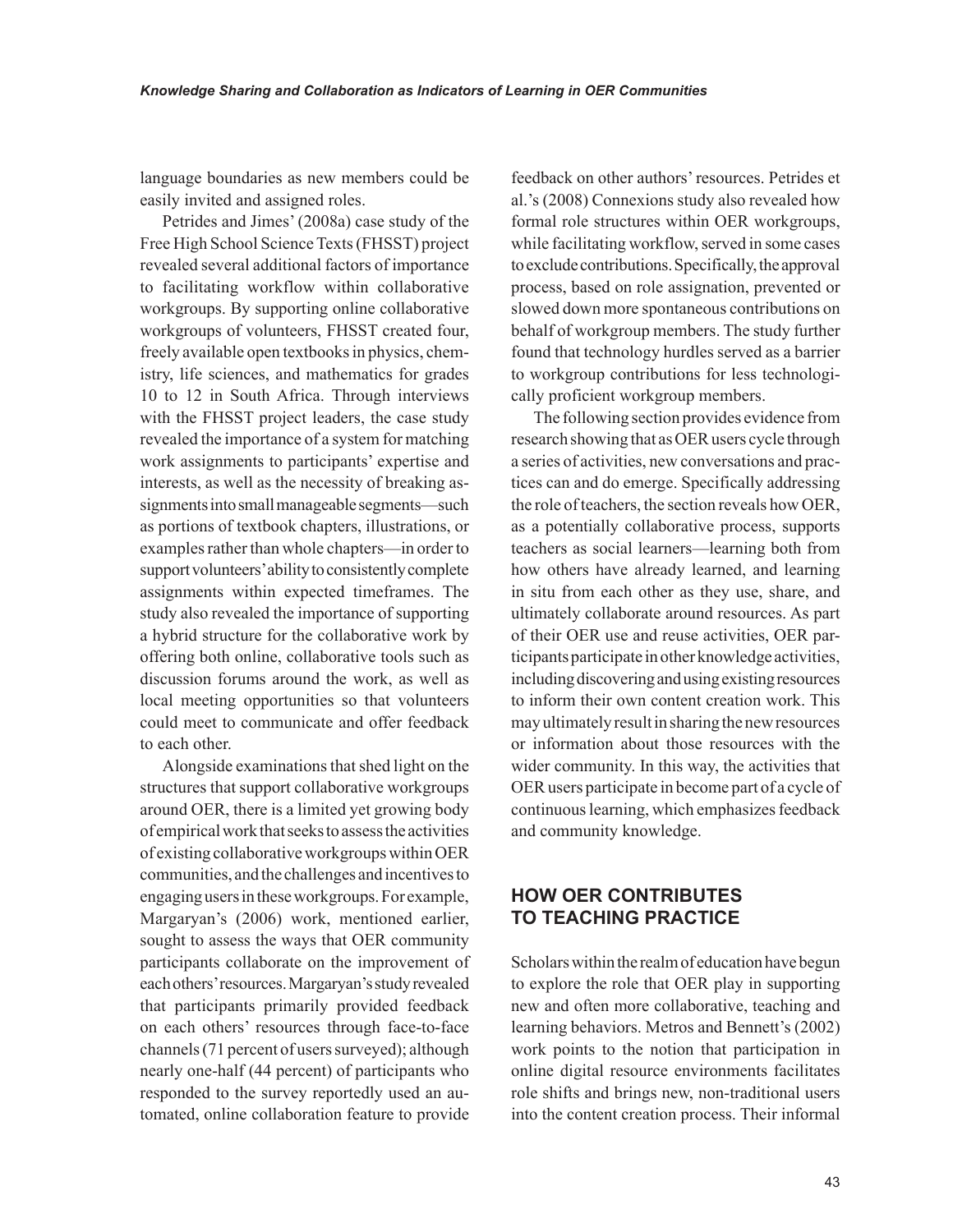web-based survey of digital resource practices at 97 higher education institutions revealed that instructors had begun to assign their students the role of co-producers of digital content. Richmond (2006) underscores these findings, arguing that OER portals and collections facilitate the removal of traditional hierarchical roles to inspire information sharing and reuse, while offering structures to help organize activities in the absence of those roles. In short, this work demonstrates how OER has the potential to enable new role structures that inspire information and knowledge sharing among participants.

Several other scholars argue the importance of teacher engagement in collaborative communities around resource use and pedagogy, in which they share and learn from their colleagues' experiences (Garrison, Anderson, & Archer, 1999; Tornaghi, Vivacqua, & De Souza, 2005; Bateman, 2006; Balcean & Hirtz, 2007; Chai & Tan, 2009; Petrides, Jimes, & Middleton-Detzner, 2010). For example, a mixed-method study of an online community of art teachers collaborating around use of OER in their classrooms revealed that participation in the community led to solutions for participants to their current teaching and curriculum challenges, ideas for ways to collaborate with teachers on projects, and opportunities to share knowledge and develop professionally and creatively (Petrides, Jimes, & Middleton-Detzner, 2010). In this way, collaboration and sharing around OER were found to help expand teachers' roles and to become more active innovators as they shared and learned from one another and from their students.

Similarly, Petrides and Jimes' (2010) survey of South African teachers using and reusing OER revealed that the teachers valued the ability to participate in online, collaborative communities around resources. Specifically, the teacher survey respondents reported that participation in the communities supported their professional development as teachers—providing forums for peer mentorship around teaching practices, curriculum development, and problem solving around classroom challenges. Finally, Petrides et al.'s (2011) study of the impact of open textbook use on teaching and learning found that faculty's adoption and use of an open textbook in their statistics courses lead to new workgroups of colleagues who focused on ways to use and integrate the open textbook into their existing course plans. Based on interviews with faculty users of open textbooks, the study further found that the new workgroups, in turn, led to additional collaborative work with those same colleagues to talk about and share lesson plans for other courses they were teaching. Taken together, these studies shed light on the importance of considering the ways in which knowledge sharing and collaboration in OER communities can foster new conversations about pedagogy, innovations in teaching, and enhanced collaborative teaching practices.

#### **KNOWLEDGE SHARING AND COLLABORATION AS INDICATORS OF LEARNING**

This chapter has argued that as users access, use, reuse, and share and collaborate around OER, they learn from their own contributions and activities, as well as from interactions with resources and other users in the community of which they are a part. Congruent with socio-cultural learning theorists including Cook and Yanow (1993) and Sandberg and Targama (1998), this approach views learning as a continuous, social process, facilitated through the meeting between sociocultural meanings and contextual meanings during communication and interactions with those around us. OER, as potentially adaptable and collaborative resources, provide a forum for users to build new meanings through discussion, experience, sharing, and action. The development of action and new practices can result from people within the community meeting and deliberating on the knowledge, information and data available to them. These new actions or practices, in turn,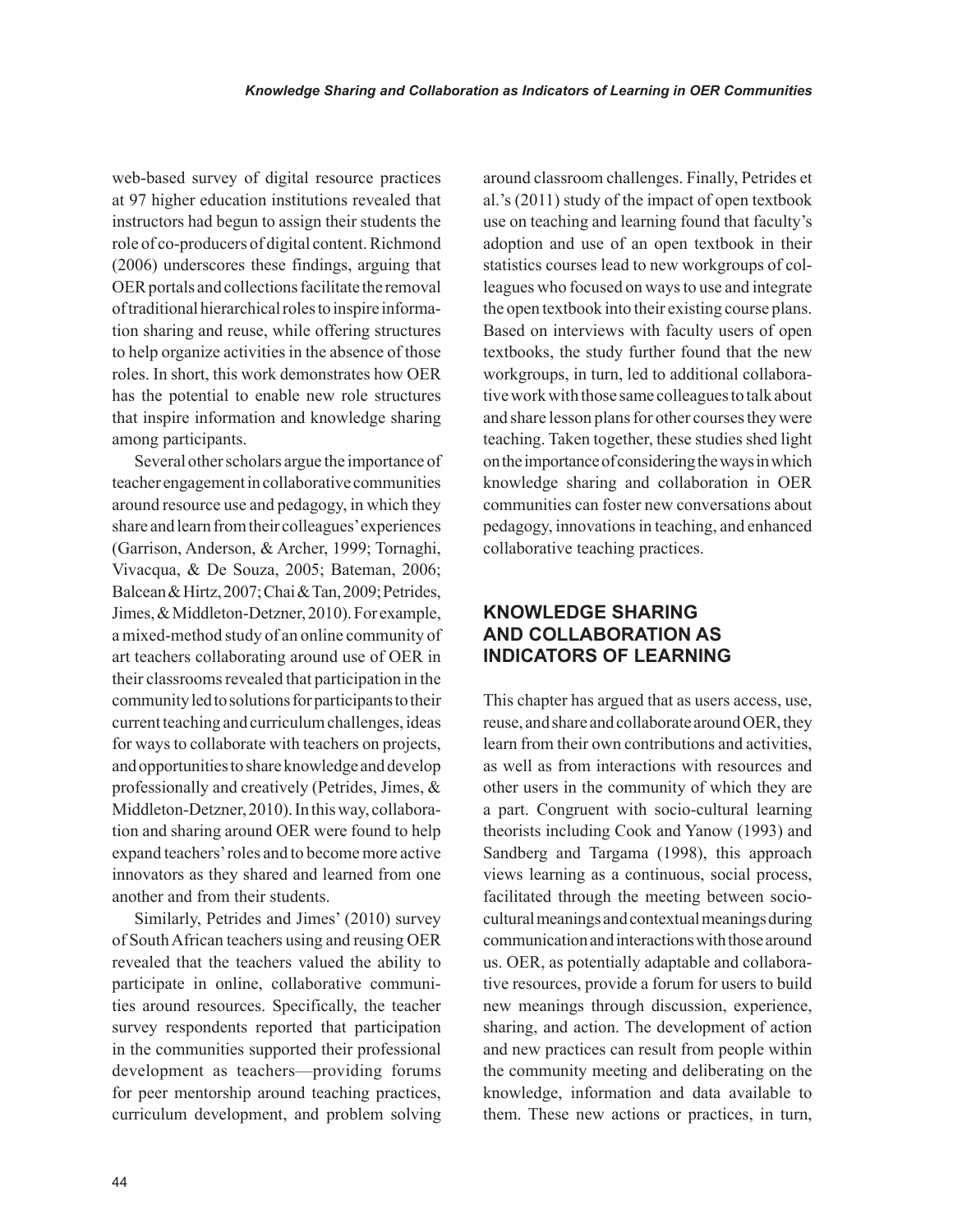provide fertile ground for new questions. In this way, OER knowledge activities emphasize a feedback mechanism necessary to either produce an action step or reassess the type of information needed to take effective action.

From this perspective, assessing the learning that occurs within OER communities extends beyond understanding the impact and outcomes of OER use, to the activities that are integral to the creation of knowledge within OER communities. Based on nascent evidence presented in this chapter showing how OER use leads to new conversations, learnings and practices, the importance of assessing and measuring OER knowledge activities to provide insight into where and how learning occurs becomes important. Indicators for learning therefore include, for example, the ways and extent to which teachers are accessing, analyzing and utilizing resources and the information about the resources (metadata) to inform their work. Indicators also include how OER community members are sharing and receiving information and knowledge, and the types of collaborative activities they are participating in, both within the community and outside of it. Table 1 provides additional examples of these indicators.

Sources of data for these indicators can include web analytics data and user log files that are tied to the OER community under examination. Web analytics tools such as Google Analytics provide data on, for example, the number of visitors to an OER site daily and over time, top resources viewed on the site, and the predominant keywords that users use to search for resources on the site. Google Analytics may also be used to set up "funnels," which are a series of predictable steps users may take to arrive at a "goal," or desired landing page. Funnels and goals are created to allow for analysis of site behaviors. Log files often provide more in-depth data, and can be used to record and study individual user behaviors, including how individual users navigate through a site, what they click on, and what specific actions they take. For example, when students use Carnegie Mellon's Open Learning Initiative courses, their actions are logged and the information fed to the instructor as a way to assess student learning methods and identify areas where additional support is needed (Albright, 2005).

The artifacts posted and created by OER participants provide additional data to measure OER learning. For example, on OER platforms that allow users to participate in discussion forums, the discussion threads can be examined to assess the types of resources being discussed and shared, challenges encountered in the use of OER, as well as the types of information that is being shared among users about OER and OER use. Finally, data for the above indicators may also be collected through questionnaires, interviews and focus groups with users to provide both quantitative and qualitative information on user behaviors and perceptions, as well as the impact of OER use on teaching and learning.

The Institute for the Study of Knowledge Management in Education (2008), in collaboration with four foundations who fund OER projects globally, created a toolkit that projects can use to

| OER Access and Use                                                                                                                                                                                                                                                                 | <b>OER</b> Sharing                                                                                                                                                                                                                                                                                | <b>OER</b> Collaboration                                                                                                                                                                                                                                          |
|------------------------------------------------------------------------------------------------------------------------------------------------------------------------------------------------------------------------------------------------------------------------------------|---------------------------------------------------------------------------------------------------------------------------------------------------------------------------------------------------------------------------------------------------------------------------------------------------|-------------------------------------------------------------------------------------------------------------------------------------------------------------------------------------------------------------------------------------------------------------------|
| • Resources viewed and downloaded $(\%)$<br>• OER use and reuse (% of resources used<br>"as is", edited, remixed and modified)<br>• OER classroom use behaviors (% of<br>teachers using OER to prepare for lessons,<br>% using OER in presentations, % having<br>students use OER) | • User-generated metadata, including tags,<br>ratings and reviews (Number)<br>• Resource sharing (% of users who share)<br>• Channels for sharing (% of users who<br>share through online platform tool, %<br>through social networking tool such as<br>Twitter, % through email, % face-to-face) | • Collaborative workgroups (Number, Size)<br>• Collaborative roles (% who are editors,<br>authors, contributors, etc.)<br>• Collaborative partners (% of workgroup)<br>members and overall who are teachers, stu-<br>dents, administrators, parents, researchers) |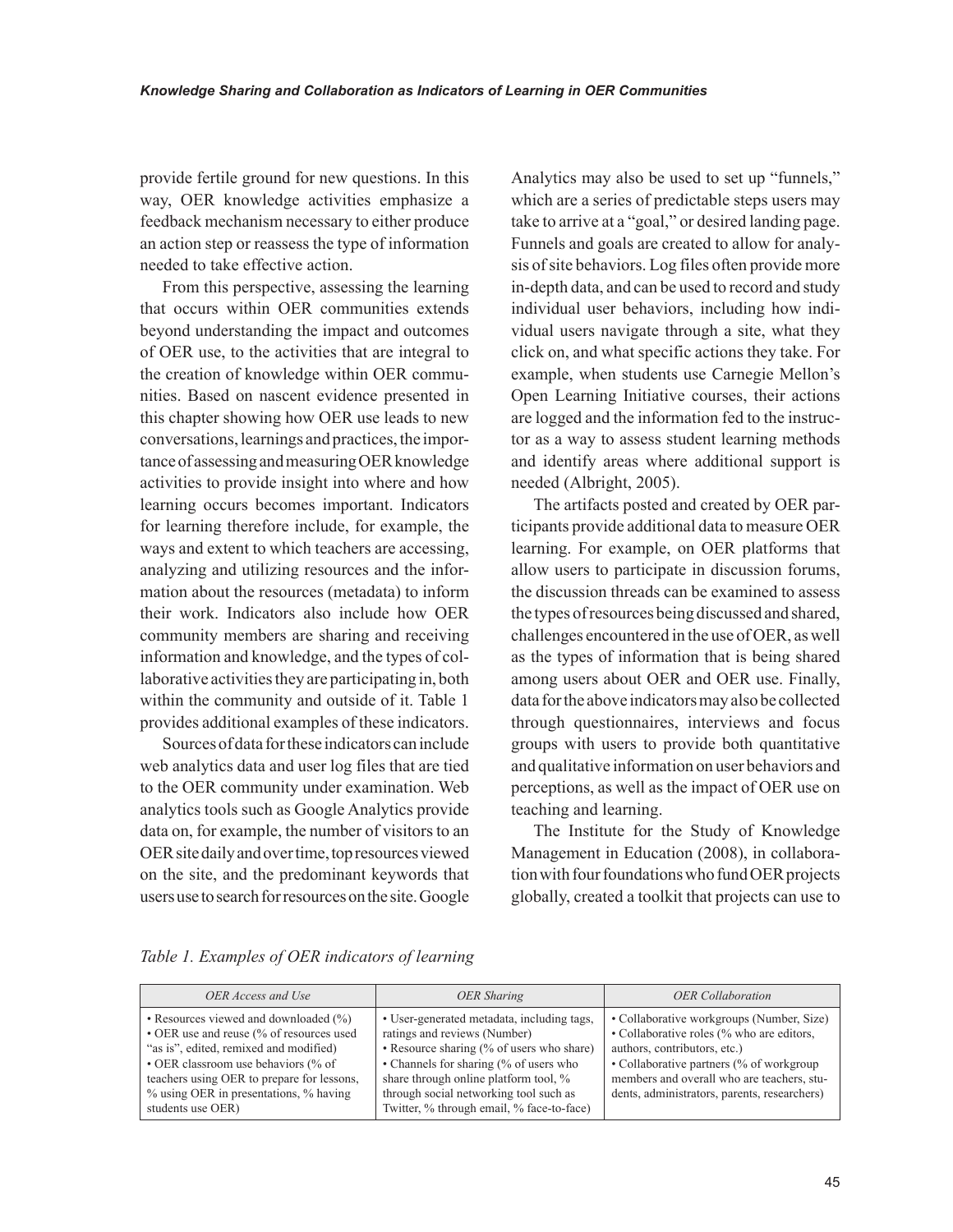assess OER knowledge activities and OER learning. Based on case studies of six OER projects, the toolkit provides sample interview, survey, and analytics protocols intended to capture data to inform a range of OER issues—from supporting collaborative authorship of resources, to facilitating use and reuse of resources, to sustaining projects financially, to the impact of OER on teaching and learning practices. Additionally, the National Science Digital Library (NSDL) is working to create indicators and frameworks for OER projects and platforms to assess and share the ways that users interact with resources. Building on the term paradata, which the NSDL has defined as data that describe how OER are used, reused, and shared by users, the NSDL also offers a framework that seeks to answer which elements of paradata should be collected, and which are of value to collect (NSDL, 2010).

#### **IMPLICATIONS FOR THEORY AND PRACTICE**

This chapter emphasizes the importance of a framework that positions OER as a transformative process for teaching and learning. In viewing OER as a series of knowledge activities that have the potential to open up new knowledge, collaborations and insights into teaching practice, the chapter argues for a move beyond OER creation, findability and reuse, toward further research that focuses on the intersection of OER and pedagogical practice. In short, future research is needed to build theory in this realm—specifically in terms of providing additional, substantive evidence of the relationship between OER knowledge activities and enhanced teaching and learning, as well as further narrowing in on the concrete components that best support that relationship. For OER projects in practice, such a view on OER requires paying heed to the necessary infrastructure for encouraging and capturing comprehensive data on OER communities, and making that data available for research purposes as well as for continuous improvement of the projects and communities being examined. These data may include, for example, web analytics data, log file data, and emergent artifacts that can serve as indicators of OER access, sharing, creation use and reuse behaviors, as well as collaborative activities within OER communities.

Furthermore, in light of the findings presented in this chapter that OER encourages conversations and practices that may not traditionally be available through professional development, additional research is needed to inform the identification of ways to inspire teachers to form workgroups and communities around OER use, reuse, localization and collaborative problem solving. Such research has implications for how OER can be integrated as a model for innovation in teaching, particularly in terms of the design and implementation of professional development and training models. In light of the innovations and knowledge sharing that resulted through the network of teachers engaged around OER, continuing this model of teacher collaboration and supporting teachers through professional development becomes central.

#### **CONCLUSION**

If we look at OER as resources that lend themselves to collaboration, knowledge sharing about practices, adaptation and reuse, then the use of OER can be said to support dialog and practice in teaching and learning that is not traditionally available through proprietary resources or through existing institutional supports. While initiatives around the globe are beginning to make progress in their efforts to provide access to and knowledge of OER, institution-wide adoption and use of OER remains limited, as does knowledge about how OER can contribute to the enhancement of teaching as well as to new, learner-centric pedagogical approaches for students. Therefore, there is a timely opportunity to situate OER within the mainstream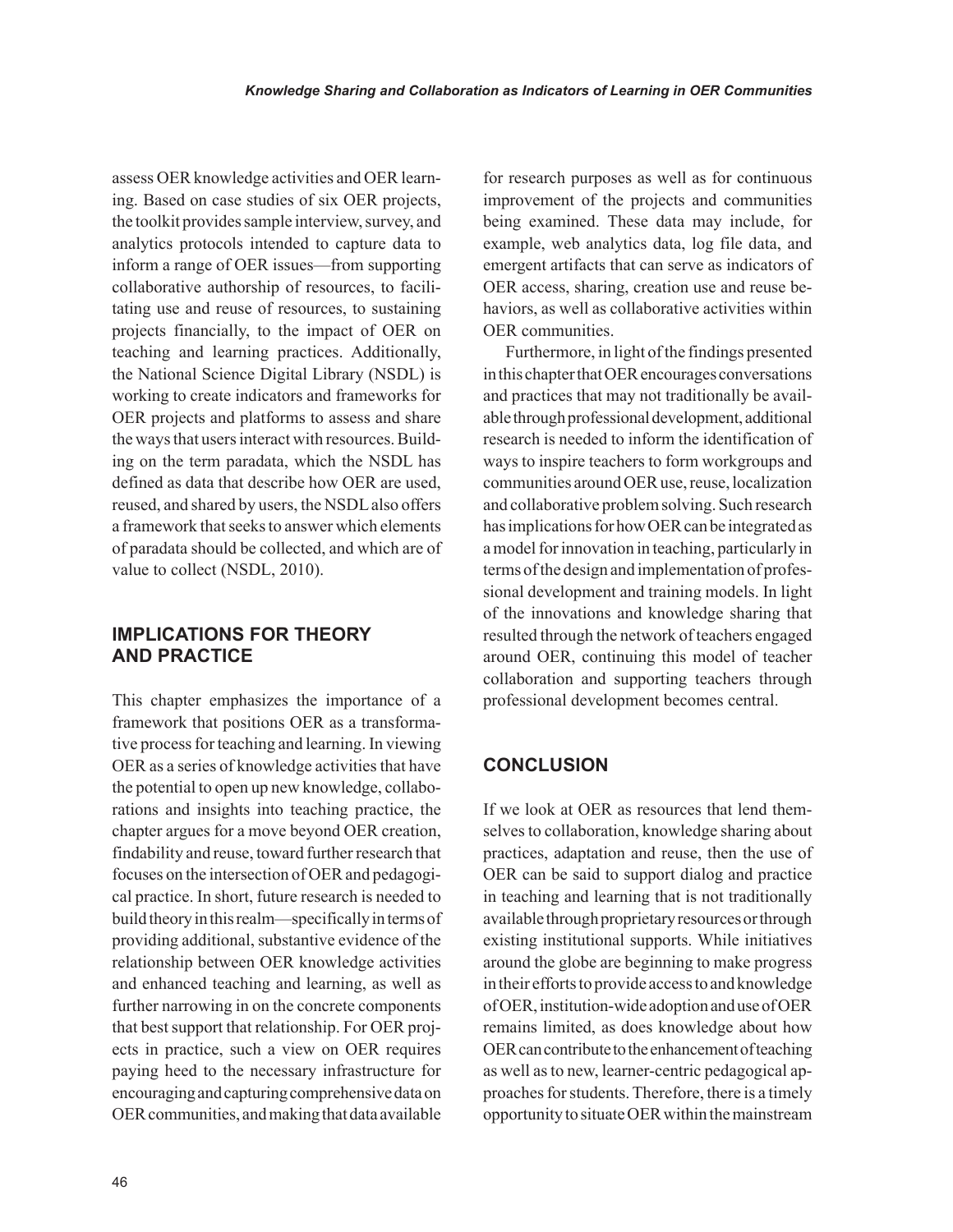of education, particularly with a renewed focus on institutional measures of excellence and a growing need to understand and support the factors essential to teacher quality and learner success.

### **REFERENCES**

Albright, P. (2005). *Final forum report.* UNESCO International Institute for Education Planning, Internet Discussion Forum on Open Educational Resources. Retrieved from http://www.unesco.org/iiep/eng/ focus/opensrc/PDF/OERForumFinalReport.pdf

Allen, N. (2008). Course correction: How digital textbooks are off track and how to set them straight. *Student PIRGs*. Retrieved from http://www.maketextbooksaffordable.org/newsroom.asp?id2=44596

Allen, N. (2010). A cover to cover solution: How open textbooks are the path to textbook affordability. *Student PIRGs*. Retrieved from http://www.studentpirgs.org/uploads/43/99/ 4399cfd2d96b17bcca8ef8041bd160b4/A-Cover-To-Cover-Solution.pdf

Balcean, P. L. (2008). Developing critically thoughtful media-rich lessons in science: Process and product. *The Electronic Journal of e-Learning, 6*(3), 161-170. Retrieved from www.ejel.org/issue/ download.html?idIssue=10

Balcean, P. L., & Hirtz, J. R. (2007). Developing critically thoughtful e-learning communities of practice. *The Electronic Journal of e-Learning, 5*(3), 173-182. Retrieved from http://www.ejel. org/issue/download.html?idArticle=34

Bandura, A. (1986). *Social foundations of thought and action: A social cognitive theory*. Englewoods Hills, NJ: Prentice-Hall.

Bateman, P. (2006). *The AVU, open educational resources architecture for higher education in Africa. Center for Economic Research and Innovation.* Retrieved from http://www.oecd.org/ dataoecd/5/11/38149047.pdf

Benkler, Y. (2005). *Common wisdom: Peer production of educational materials*. Utah: COSL Press, Utah State University. Retrieved from ttp:// www.benkler.org/Common\_Wisdom.pdf

Casserly, C., & Smith, M. (2008). Revolutionizing education through innovation: Can openness transform teaching and learning? In T. Iiyoshi & M. Vijay Kumar (Eds.), *Opening up education: The collective advancement of education through open technology, open content, and open knowledge,* (pp. 261-276). Cambridge, MA: MIT Press. Retrieved from http://mitpress.mit.edu/books/ chapters/0262033712pref1.pdf

Chai, C. S., & Tan, S. C. (2009). Professional development of teachers for computer-supported collaborative learning: A knowledge-building approach. *Teachers College Record*, *111*(5), 1296–1327. Retrieved from http://www.inspa.info/pdf/Professional%20 Development%20 of%20Teachers.pdf

Charlesworth, A., Ferguson, N., Schmoller, S., Smith, N., & Tice, R. (2007). *Sharing eLearning content – A synthesis and commentary.* Final Report. Retrieved from http://kn.open.ac.uk/public/ getfile.cfm?documentfileid=12353

Collis, B., & Strijker, A. (2004). Technology and human issues in reusing learning objects. *JIME Special Issue on the Educational Semantic Web, 4.* Retrieved from http://jime.open.ac.uk/2004/4/ collis-2004-4.pdf

Conole, G., & Ehlers, U. (2010). *Open educational practices: Unleashing the power of OER.* Paper presented to UNESCO Workshop on OER (Namibia), Retrieved from http:// www.icde.org/?module=Files;action=File. getFile;ID=956

Cook, S. D. N., & Yanow, D. (1993). Culture and organizational learning. *Journal of Management Inquiry*, *2*(4), 373–390. doi:10.1177/105649269324010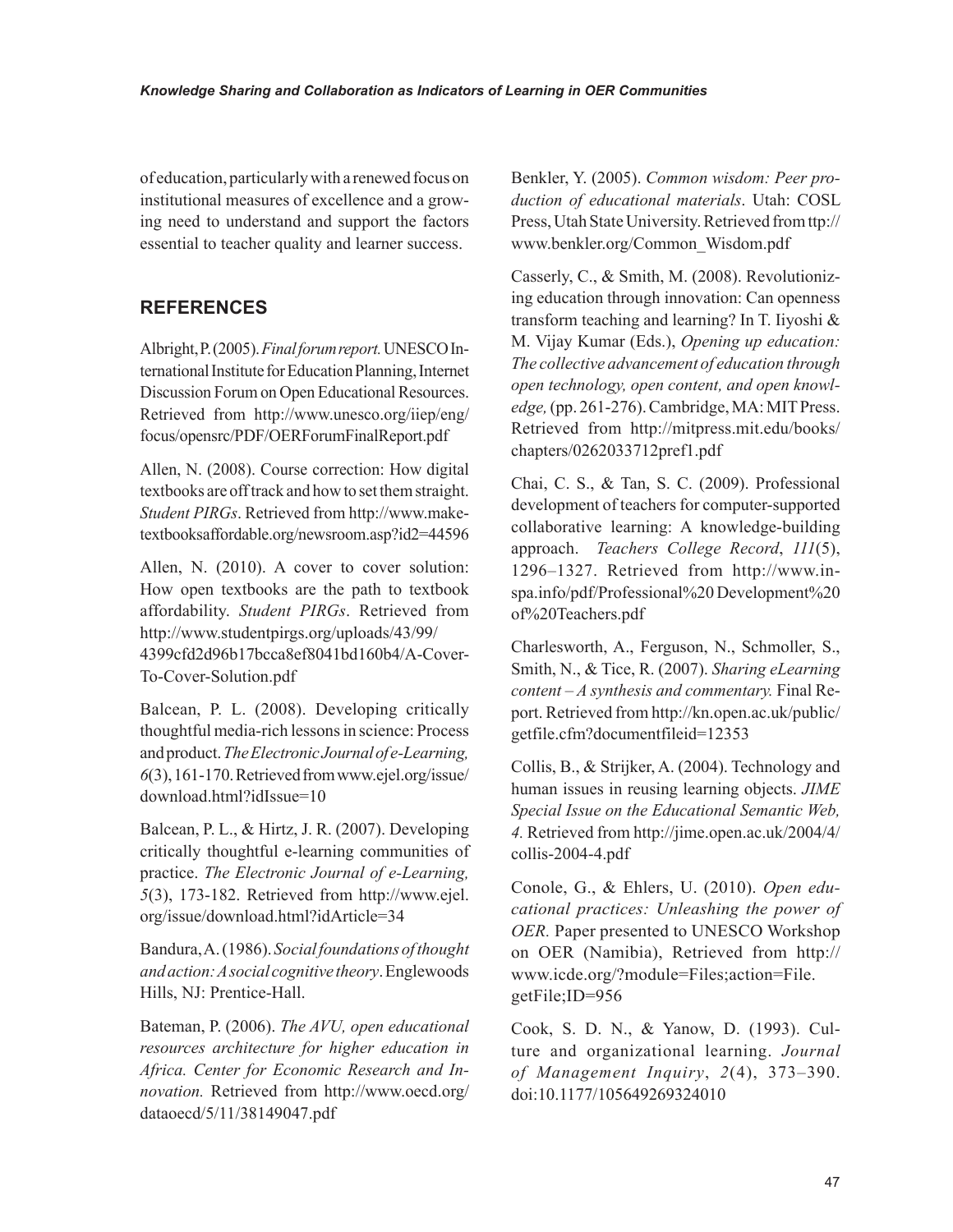Duncan, S. M. (2009). Patterns of learning object reuse in the connexions repository. PhD Dissertation, Utah State University. Retrieved from http:// www.archive.org/details/PatternsOfLearningObjectReuseInTheConnexionsRepository

European Schoolnet. (2010). *Progress report*. Open Educational Resources Teacher Network (OERTN) Project. Retrieved from http://oertn.eun.org/

Frydenberg, J., & Matkin, G. (2007). Open textbooks: Why? What? How? When? *Proceedings from The William and Flora Hewlett Foundation Open Textbook Meeting,* Newport Beach. Retrieved from http://www.hewlett.org/download?guid=86d4779f-49c7-102c-ab7e-0002b3e9a4de

Garrison, D., Anderson, T., & Archer, W. (1999). Critical inquiry in a text-based environment: Computer conferencing in higher education. *The Internet and Higher Education*, *2*(2-3), 87–105. doi:10.1016/S1096-7516(00)00016-6

Harley, D., Henke, J., Lawrence, S., Miller, I., Perciali, I., & Nasatir, D. (2006). *Use and users of digital resources: A focus on undergraduate education in the humanities and social sciences*. Berkeley, CA: Center for Studies in Higher Education. Retrieved from http://cshe.berkeley.edu/ research/digitalresourcestudy/report/digitalresourcestudy final report text.pdf

Huberman, B. A., & Wilkinson, D. M. (2007). Assessing the value of cooperation in Wikipedia. *First Monday*, *12*(4). Retrieved from http://www.firstmonday.org/issues/issue12\_4/wilkinson/index.html

Institute for the Study of Knowledge Management in Education. (2008). *OER case study framework: Online toolkit.* Retrieved from http://wiki.oercommons.org/ mediawiki/index.php/ OER\_Case\_Study\_Framework

Lin, M. G. (2006). *Sharing knowledge and building communities: A narrative of the formation, development and sustainability of OOPS*. PhD Dissertation, University of Houston, TX, Retrieved from http://showme.physics.drexel.edu/share/Lin.pdf

Livingston, K., & Condie, R. (2006). The impact of an online learning program on teaching and learning strategies. *Theory into Practice*, *45*(2), 150–158. doi:10.1207/s15430421tip4502\_7

MacKnight, C. B. (2000). Teaching critical thinking through online discussions. *EDUCAUSE Quarterly*, *4*, 38–41. Retrieved from http://net. educause.edu/ir/library/pdf/EQM0048.pdf

Margaryan, A. (2006). *Report on personal resource management strategies*. JISC Digital Repositories Programme. Retrieved from www. academy.gcal.ac.uk/cd-lor/CDLORdeliverable7\_PRMSreport.pdf

Massachusetts Institute of Technology. (2009). *Program evaluation findings summary.* Retrieved from http://ocw.mit.edu/ans7870/global/09\_ Eval\_Summary.pdf

McGill, L., Currier, S., Duncan, C., & Douglas, P. (2008). *Good intentions: Improving the evidence base in support of sharing learning materials.* Project Report, Retrieved from http://ie-repository. jisc.ac.uk/265/1/goodintentionspublic.pdf

Mentis, M. (2008). Navigating the e-learning terrain: Aligning technology, pedagogy and context. *The Electronic Journal of e-Learning, 6*(3), 217- 226. Retrieved from http://www.ejel.org/issue/ download.html?idArticle=76

Metros, S. E., & Bennett, K. (2002). Learning objects in higher education. *ECAR Research Bulletin, 19.* Retrieved from http://net.educause.edu/ ir/library/pdf/ERB0219.pdf

Middleton-Detzner, C. (2011, February). *Siyavula: Supporting teacher communities and use of curriculum-aligned OER in South Africa*. Powerpoint presentation at Connexions Conference, Houston, Texas.

Petrides, L., & Jimes, C. (2006). Open educational resources: Toward a new educational paradigm. *iJournal Insight into Student Services, 14.* Retrieved from http://www.ijournal.us/issue\_ 14/ ij 14\_04 articleframe Petrides Jimes.html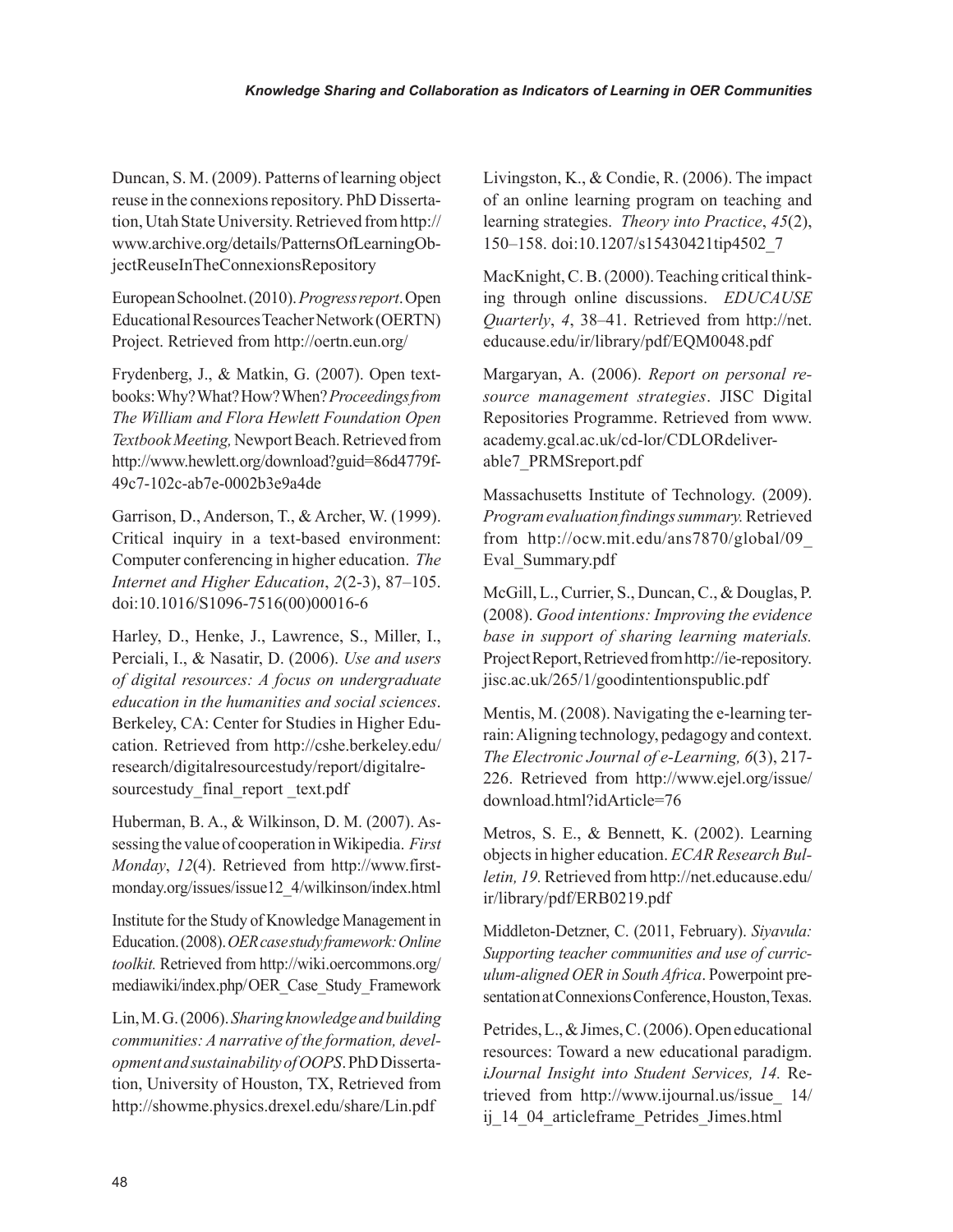Petrides, L., & Jimes, C. (2008a). Building open educational resources from the ground up: South Africa's free high school texts. *Journal of Interactive Media in Education*, *7*, Retrieved from http://jime.open.ac.uk/2008/07/jime-2008- 07.html

Petrides, L., & Jimes, C. (2008b, August). *Travel well open educational resources: A presentation of ongoing research*. Powerpoint presentation at iSummit, Sapporo, Japan.

Petrides, L., & Jimes, C. (2008c). *WGBH's teachers' domain: Producing open materials and engaging users.* Working paper. Retrieved from http://wiki.oercommons.org/mediawiki/ index.php/OER\_Case\_Study\_No.6

Petrides, L., Jimes, C., & Middleton-Detzner, C. (2010). OER as a model for enhanced teaching and learning. *Open Ed 2010 Proceedings*. Retrieved from http://www.icde.org/filestore/Resources/ Handbooks/ProceedingsOpenEd2010. pdf

Petrides, L., Jimes, C., Middleton-Detzner, C., Walling, J., & Weiss, S. (2011). Open textbook adoption and use: Implications for teachers and learners. *Open Learning: The Journal of Open, Distance and e-Learning, 26*(1), 39-49.

Petrides, L., Karaglani, A., Jimes, C., & Mindnich, J. (2008). *An instructor perspective on online teaching and learning in developmental education*. Working paper, Institute for the Study of Knowledge Management in Education, Half Moon Bay, Ca.

Petrides, L., Nguyen, L., Jimes, C., & Karaglani, A. (2008). Open educational resources: Inquiring into author use and reuse. *International Journal of Technology Enhanced Education*, *1*(1/2), 98–117. doi:10.1504/IJTEL.2008.020233

Richmond, T. (2006). *OER in 2010–Wither portals.* Retrieved from http://www.nostatic. com/ wiki/index.php/Main\_Page

Richter, T., & Ehlers, U. D. (2010). Barriers and motivators for using open educational resources in schools. In *Open ED 2010 Proceedings*. Barcelona, Spain: UOC, OU, BYU. Retrieved from http://hdl.handle.net/10609/4868

Sandberg, J., & Targama, A. (1998). *Ledning och Förståelse: Et Kompetensperspective på Organisationer*. Lund, Sweden: Studentlitteratur.

Seidel, K. (2009). Online textbooks deliver timely, real world content. *EDUCAUSE Review*, *44*(1). Retrieved from http://www.educause. edu/EDUCAUSE+Review/ EDUCAUSEReviewMagazineVolume44/OnlineTextbooksDeliverTimelyRe/163576

Siemens, G. (2010). Teaching in social and technological networks. *Connectivism*. Retrieved from http://www.connectivism.ca/?p=220

Stephenson, R. (2006). *Open source/open course learning: Lessons for educators from free and open source software.* Retrieved from http://www.innovateonline.info/index.php?view= article&id=345

The National Science Digital Library. (2010, March). *Exploring next generation approaches to dissemination and contextualization of digital resources for STEM education.* NSDL STEM Exchange Concept Meeting, Washington, D.C., March 03, 2010. Retrieved from http://nsdlnetwork.org/stemexchange/presentations

Tornaghi, A., Vivacqua, A. S., & De Souza, J. M. (2005). Creating educator communities. *International Journal of Web Based Communities*, *1*(3), 296–307. doi:10.1504/IJWBC.2005.006928

#### **KEY TERMS AND DEFINITIONS**

**Collaborative OER Workgroups:** Groups of teachers, students and others that work toward a jointly determined, OER-related goal—such as creating a set of resources to fill a specific content